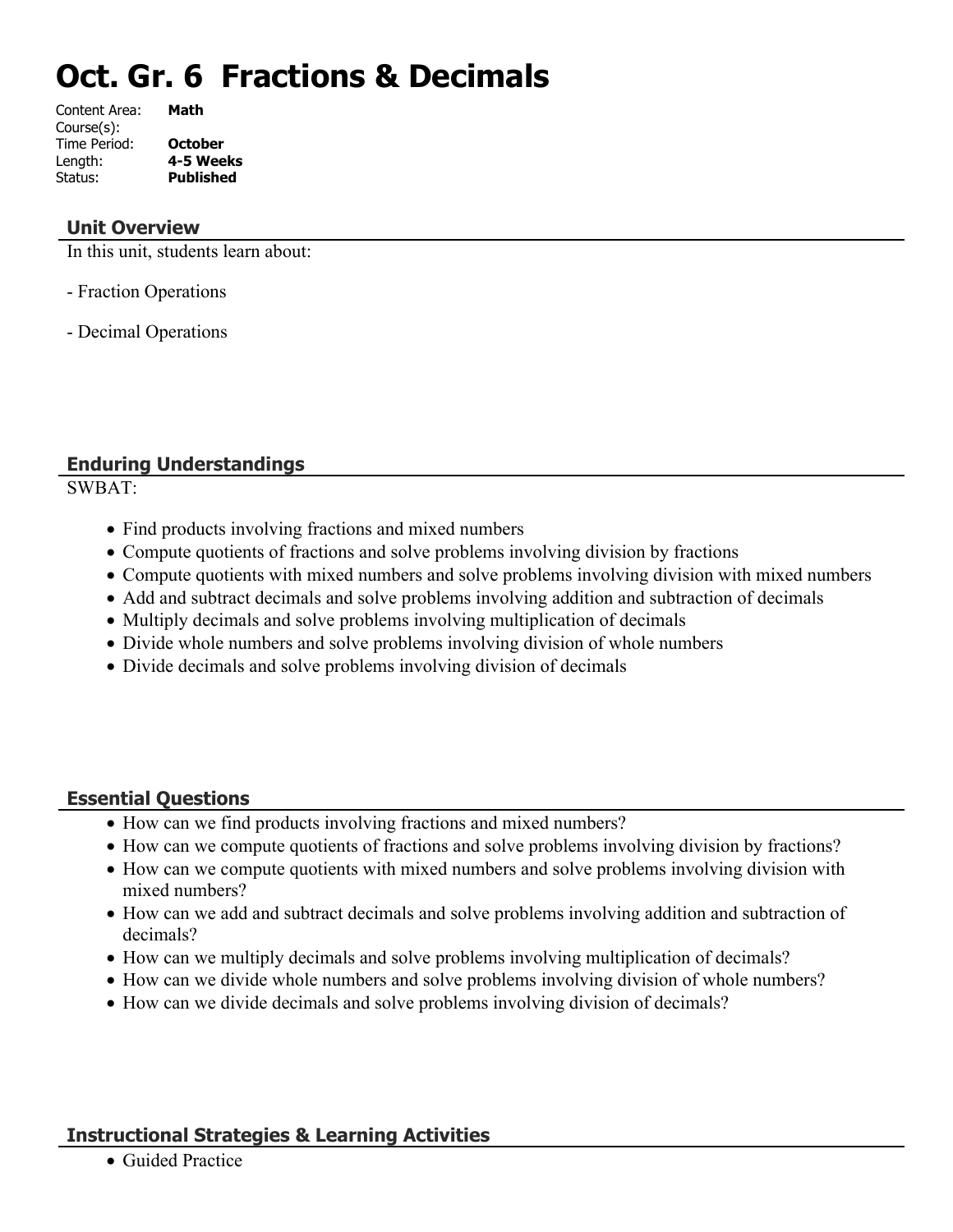- Do Now
- Extra Practice & Puzzle Time (Resources)
- Scavenger Hunts
- Coloring Activities
- Task Cards (Around the World)
- Maze Activities
- Quizizz Online Assignments
- Kahoot! Online Games

# **Integration of Career Readiness, Life Literacies and Key Skills**

|                       | Digital tools make it possible to analyze and interpret data, including text, images, and<br>sound. These tools allow for broad concepts and data to be more effectively<br>communicated. |
|-----------------------|-------------------------------------------------------------------------------------------------------------------------------------------------------------------------------------------|
|                       | Awareness of and appreciation for cultural differences is critical to avoid barriers to<br>productive and positive interaction.                                                           |
| WRK.9.2.8.CAP.15      | Present how the demand for certain skills, the job market, and credentials can determine<br>an individual's earning power.                                                                |
|                       | An individual's strengths, lifestyle goals, choices, and interests affect employment and<br>income.                                                                                       |
| TECH.9.4.8.IML.12     | Use relevant tools to produce, publish, and deliver information supported with evidence<br>for an authentic audience.                                                                     |
| WRK.9.2.8.CAP.10      | Evaluate how careers have evolved regionally, nationally, and globally.                                                                                                                   |
| TECH.9.4.8.GCA.2      | Demonstrate openness to diverse ideas and perspectives through active discussions to<br>achieve a group goal.                                                                             |
| <b>TECH.9.4.8.GCA</b> | <b>Global and Cultural Awareness</b>                                                                                                                                                      |
| TECH.9.4.8.CT.2       | Develop multiple solutions to a problem and evaluate short- and long-term effects to<br>determine the most plausible option (e.g., MS-ETS1-4, 6.1.8.CivicsDP.1).                          |
|                       | Multiple solutions often exist to solve a problem.                                                                                                                                        |
| WRK.9.2.8.CAP.19      | Relate academic achievement, as represented by high school diplomas, college degrees,<br>and industry credentials, to employability and to potential level.                               |
| WRK.9.2.8.CAP.16      | Research different ways workers/employees improve their earning power through<br>education and the acquisition of new knowledge and skills.                                               |
| WRK.9.2.8.CAP.12      | Assess personal strengths, talents, values, and interests to appropriate jobs and careers to<br>maximize career potential.                                                                |
| WRK.9.2.8.CAP.3       | Explain how career choices, educational choices, skills, economic conditions, and personal<br>behavior affect income.                                                                     |
| TECH.9.4.8.IML.1      | Critically curate multiple resources to assess the credibility of sources when searching for<br>information.                                                                              |
| TECH.9.4.8.DC.5       | Manage digital identity and practice positive online behavior to avoid inappropriate forms<br>of self-disclosure.                                                                         |
| <b>TECH.9.4.8.CT</b>  | <b>Critical Thinking and Problem-solving</b>                                                                                                                                              |
| TECH.9.4.8.TL.2       | Gather data and digitally represent information to communicate a real-world problem                                                                                                       |
|                       |                                                                                                                                                                                           |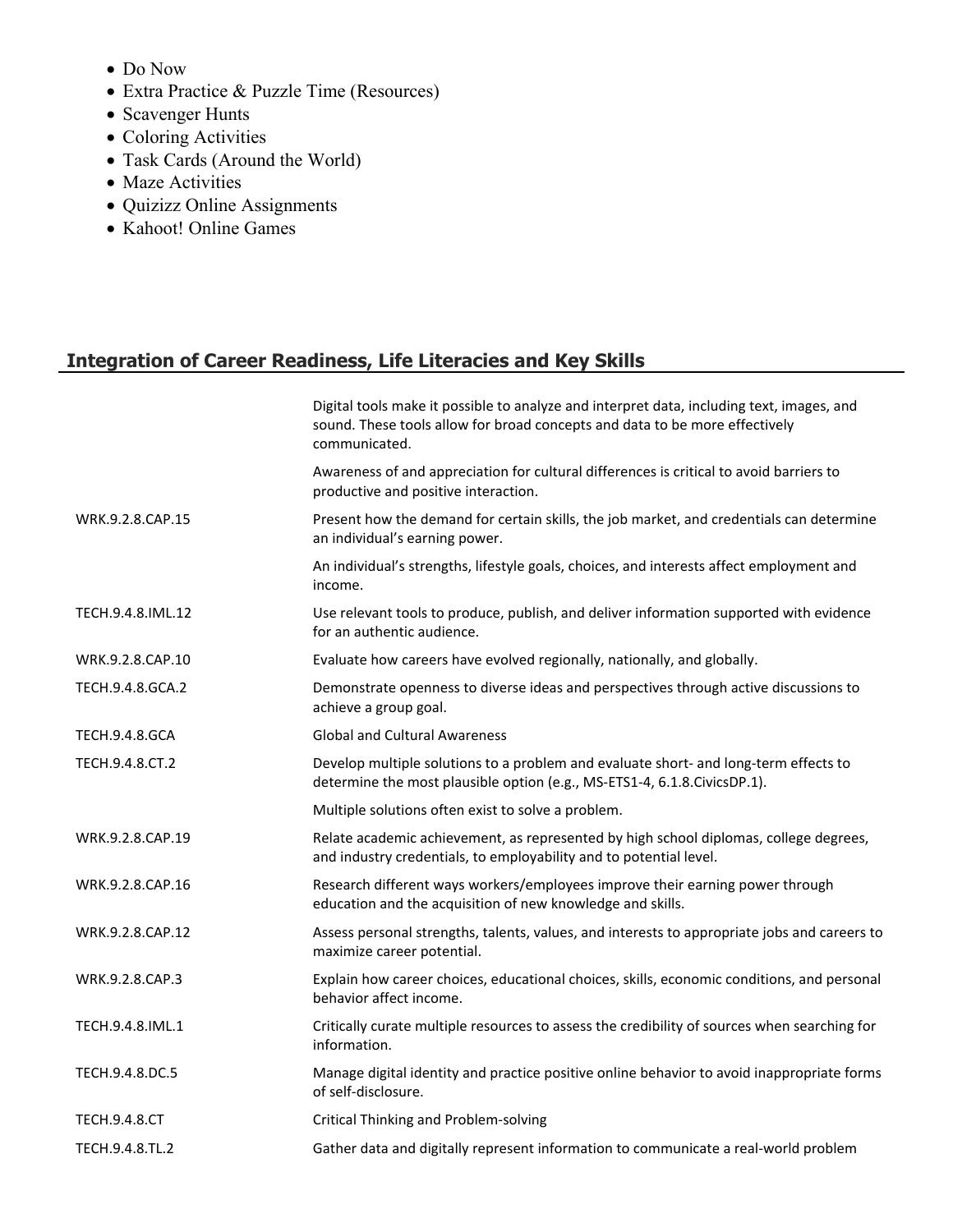|                      | (e.g., MS-ESS3-4, 6.1.8.EconET.1, 6.1.8.CivicsPR.4).                                                                                                                                                                                    |
|----------------------|-----------------------------------------------------------------------------------------------------------------------------------------------------------------------------------------------------------------------------------------|
|                      | Some digital tools are appropriate for gathering, organizing, analyzing, and presenting<br>information, while other types of digital tools are appropriate for creating text,<br>visualizations, models, and communicating with others. |
| WRK.9.2.8.CAP.2      | Develop a plan that includes information about career areas of interest.                                                                                                                                                                |
| TECH.9.4.8.GCA.1     | Model how to navigate cultural differences with sensitivity and respect (e.g., 1.5.8.C1a).                                                                                                                                              |
| WRK.9.2.8.CAP.4      | Explain how an individual's online behavior (e.g., social networking, photo exchanges,<br>video postings) may impact opportunities for employment or advancement.                                                                       |
| TECH.9.4.8.TL.3      | Select appropriate tools to organize and present information digitally.                                                                                                                                                                 |
| TECH.9.4.8.IML.3     | Create a digital visualization that effectively communicates a data set using formatting<br>techniques such as form, position, size, color, movement, and spatial grouping (e.g.,<br>6.SP.B.4, 7.SP.B.8b).                              |
| <b>WRK.9.2.8.CAP</b> | <b>Career Awareness and Planning</b>                                                                                                                                                                                                    |
| WRK.9.2.8.CAP.1      | Identify offerings such as high school and county career and technical school courses,<br>apprenticeships, military programs, and dual enrollment courses that support career or<br>occupational areas of interest.                     |
| TECH.9.4.8.IML.4     | Ask insightful questions to organize different types of data and create meaningful<br>visualizations.                                                                                                                                   |
|                      | An essential aspect of problem solving is being able to self-reflect on why possible<br>solutions for solving problems were or were not successful.                                                                                     |
|                      | Communication skills and responsible behavior in addition to education, experience,<br>certifications, and skills are all factors that affect employment and income.                                                                    |

# **Technology and Design Integration**

| $CS.6-8.DA$         | Data & Analysis                                                                                                                                                                                                                                          |
|---------------------|----------------------------------------------------------------------------------------------------------------------------------------------------------------------------------------------------------------------------------------------------------|
| CS.6-8.8.2.8. ITH.2 | Compare how technologies have influenced society over time.                                                                                                                                                                                              |
| CS.6-8.8.1.8.IC.1   | Compare the trade-offs associated with computing technologies that affect individual's<br>everyday activities and career options.                                                                                                                        |
|                     | Computer models can be used to simulate events, examine theories and inferences, or<br>make predictions.                                                                                                                                                 |
|                     | Troubleshooting a problem is more effective when knowledge of the specific device along<br>with a systematic process is used to identify the source of a problem.                                                                                        |
| CS.6-8.8.2.8.ITH.1  | Explain how the development and use of technology influences economic, political, social,<br>and cultural issues.                                                                                                                                        |
| CS.6-8.8.1.8.DA.1   | Organize and transform data collected using computational tools to make it usable for a<br>specific purpose.                                                                                                                                             |
|                     | People use digital devices and tools to automate the collection, use, and transformation of<br>data. The manner in which data is collected and transformed is influenced by the type of<br>digital device(s) available and the intended use of the data. |
|                     | Advancements in computing technology can change individuals' behaviors. Society is faced<br>with trade-offs due to the increasing globalization and automation that computing brings.                                                                    |
| CS.6-8.8.1.8.CS.4   | Systematically apply troubleshooting strategies to identify and resolve hardware and<br>software problems in computing systems.                                                                                                                          |
| CS.6-8.8.1.8.DA.5   | Test, analyze, and refine computational models.                                                                                                                                                                                                          |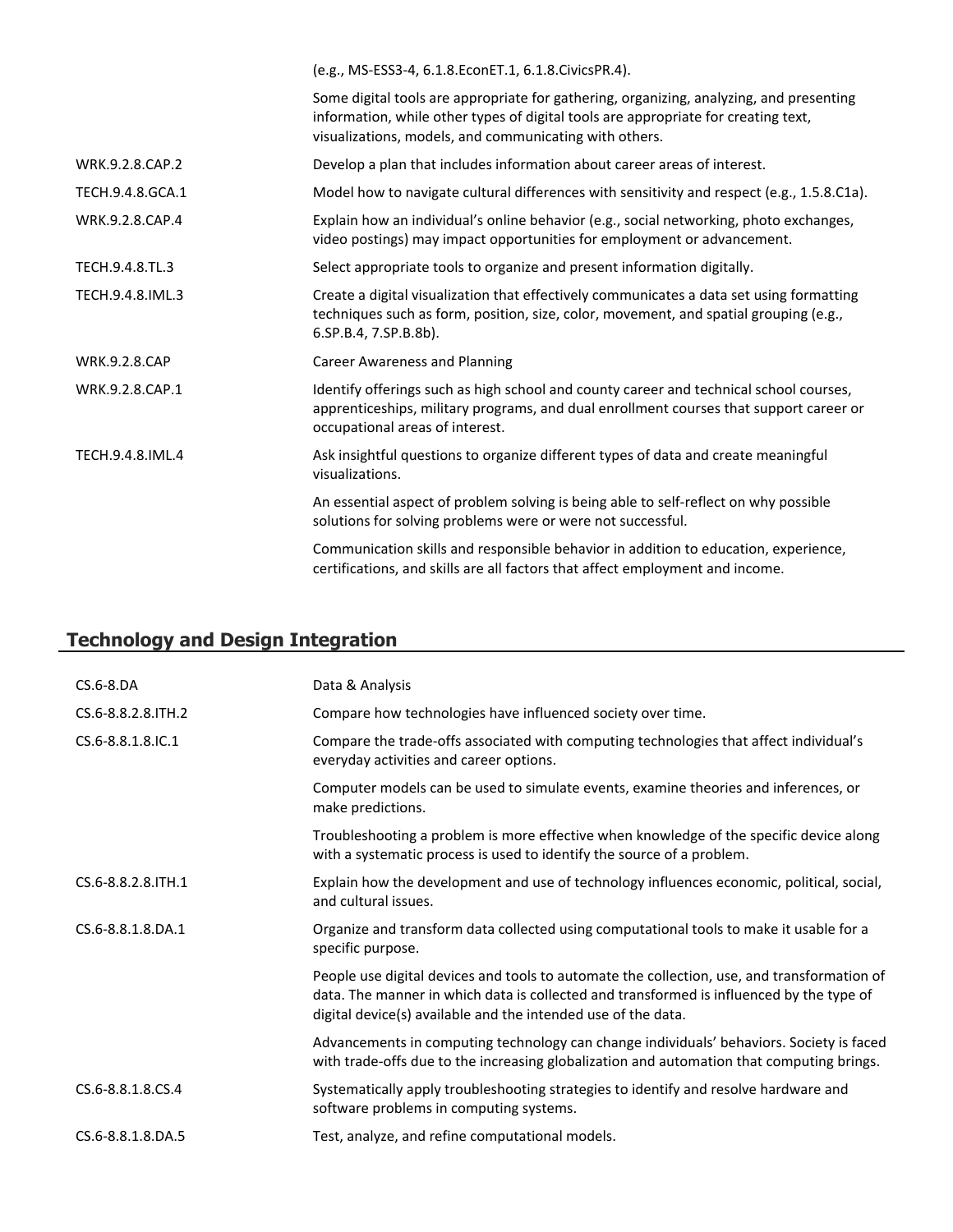# **Interdisciplinary Connections**

| LA.RI.6.10 | By the end of the year read and comprehend literary nonfiction at grade level text-<br>complexity or above, with scaffolding as needed. |
|------------|-----------------------------------------------------------------------------------------------------------------------------------------|
| LA.W.6.1   | Write arguments to support claims with clear reasons and relevant evidence.                                                             |
| LA.RI.6.4  | Determine the meaning of words and phrases as they are used in a text, including<br>figurative, connotative, and technical meanings.    |

#### **Differentiation**

- Understand that gifted students, just like all students, come to school to learn and be challenged.
- Pre-assess your students. Find out their areas of strength as well as those areas you may need to address before students move on.
- Consider grouping gifted students together for at least part of the school day.
- Plan for differentiation. Consider pre-assessments, extension activities, and compacting the curriculum.
- Use phrases like "You've shown you don't need more practice" or "You need more practice" instead of words like "qualify" or "eligible" when referring to extension work.
- Encourage high-ability students to take on challenges. Because they're often used to getting good grades, gifted students may be risk averse.

#### **Definitions of Differentiation Components**:

- o Content the specific information that is to be taught in the lesson/unit/course of instruction.
- o Process how the student will acquire the content information.
- o Product how the student will demonstrate understanding of the content.
- o Learning Environment the environment where learning is taking place including physical location and/or student grouping

#### **Differentiation occurring in this unit:**

- $\bullet$
- o Challenges will be presented to students as the need arises.

Struggling students will get additional personalized instruction, and modifications as needed.

#### **Modifications & Accommodations**

Refer to QSAC EXCEL SMALL SPED ACCOMMOCATIONS spreadsheet in this discipline.

#### **Modifications and Accommodations used in this unit:**

Challenges will be presented to students as the need arises.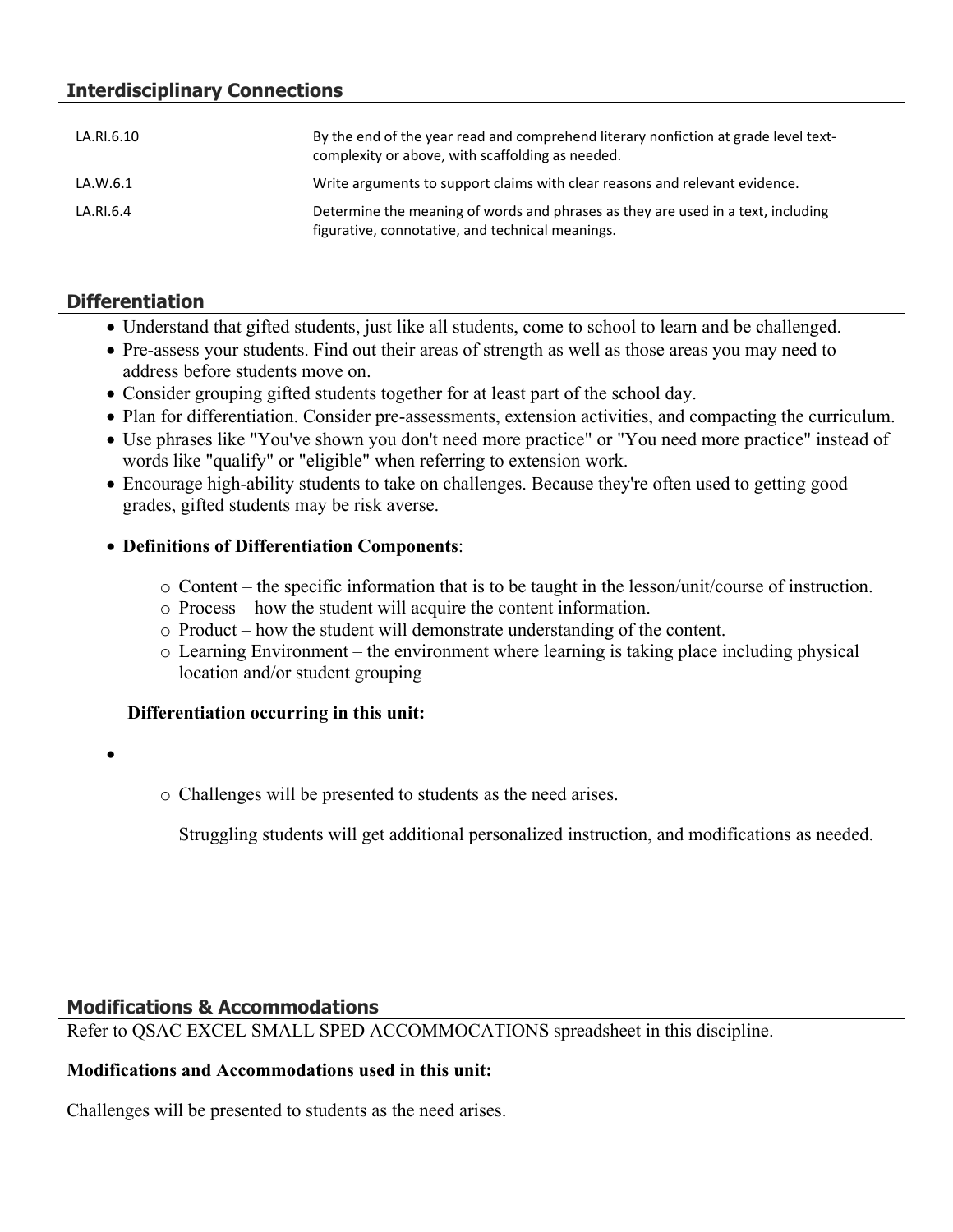Struggling students will get additional personalized instruction, and modifications as needed.

IEP and 504 accommodations will be utilized.

#### **Benchmark Assessments**

**Benchmark Assessments** are given periodically (e.g., at the end of every quarter or as frequently as once per month) throughout a school year to establish baseline achievement data and measure progress toward a standard or set of academic standards and goals.

#### **Schoolwide Benchmark assessments:**

Aimsweb benchmarks 3X a year

Linkit Benchmarks 3X a year

#### **Additional Benchmarks used in this unit:**

**End of semester testing**

#### **Formative Assessments**

Assessment allows both instructor and student to monitor progress towards achieving learning objectives, and can be approached in a variety of ways. **Formative assessment** refers to tools that identify misconceptions, struggles, and learning gaps along the way and assess how to close those gaps. It includes effective tools for helping to shape learning, and can even bolster students' abilities to take ownership of their learning when they understand that the goal is to improve learning, not apply final marks (Trumbull and Lash, 2013). It can include students assessing themselves, peers, or even the instructor, through writing, quizzes, conversation, and more. In short, formative assessment occurs throughout a class or course, and seeks to improve student achievement of learning objectives through approaches that can support specific student needs (Theal and Franklin, 2010, p. 151).

#### **Formative Assessments used in this unit:**

- Kahoot! Games
- Ouizizz Games
- Homework
- $\bullet$  Q & A
- Scavenger Hunts
- Coloring Activities
- Task Cards
- Partner Activities